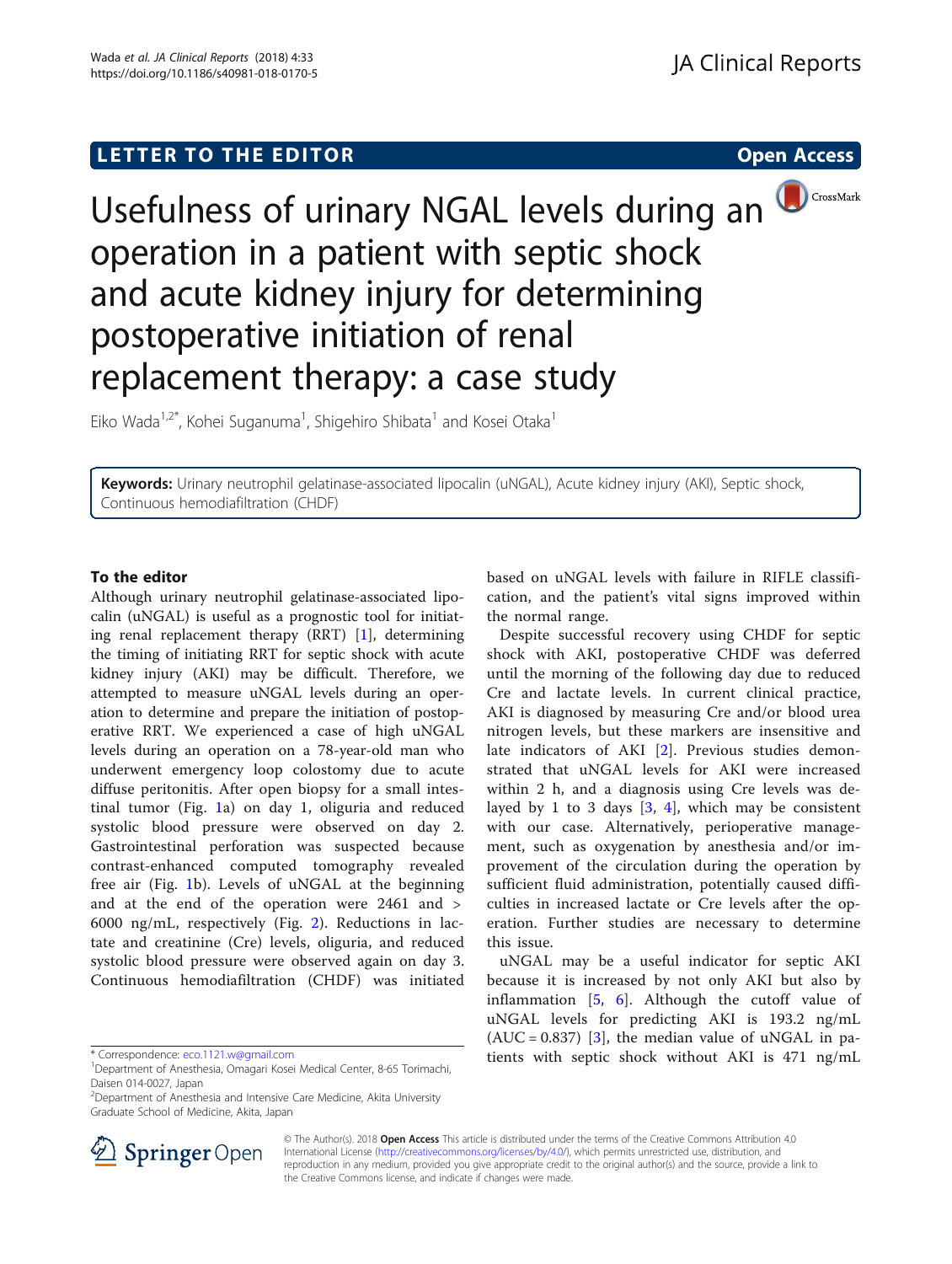<span id="page-1-0"></span>

[[7\]](#page-2-0). Therefore, differentiating between AKI and septic shock without AKI by measuring only uNGAL levels is difficult. However, once the septic shock is complicated by AKI, the median value of uNGAL increases to 803 ng/mL [[7\]](#page-2-0). CHDF may also be useful for a septic shock as well as AKI [[8](#page-2-0)]. We used polymethylmethacrylate(PMMA) as a membrane of CHDF, and this membrane continuously and efficiently removes various cytokines from the blood [\[9](#page-2-0)]. Therefore, CHDF might, at least in part, have led to the recovery of our patient from AKI and septic shock.

Early evaluation of uNGAL levels during an operation may be useful information for prompt determination and preparation of postoperative initiation of RRT in patients with septic shock accompanied by AKI when lactate or Cre levels might be undetectable after perioperative management.



Fig. 2 Changes in systolic blood pressure and mediators of AKI and septic shock, such as serum Cre, uNGAL, and serum lactate levels. Cre, creatinine; uNGAL, urinary neutrophil gelatinase-associated lipocalin; sBP, systolic blood pressure; OR, operating room; CHDF, continuous hemodiafiltration; APACHE II score, Acute Physiology and Chronic Health Evaluation II score; SOFA, Sequential Organ Failure Assessment; CT, computed tomography

#### Abbreviations

AKI: Acute kidney injury; CHDF: Continuous hemodiafiltration; Cre: Creatinine; PMMA: Polymethylmethacrylate; sBP: Systolic blood pressure; uNGAL: Urinary neutrophil gelatinase-associated lipocalin

#### Acknowledgements

We thank Dr. Satoshi Sunaga and Dr. Ayaka Sakyo for reading the manuscript and Springer Nature Author Services for editing a draft of this manuscript.

#### Authors' contributions

KO and SS contributed to the study conception and collected the data. EW and SS analyzed the data and drafted the manuscripts. EW and KS revised the manuscripts. All authors read and approved the final manuscript.

#### Consent for publication

Written informed consent was obtained from the patient and family for publication of the case report and accompanying images.

#### Competing interests

The authors declare that they have no competing interests.

### Publisher's Note

Springer Nature remains neutral with regard to jurisdictional claims in published maps and institutional affiliations.

### Received: 7 February 2018 Accepted: 10 April 2018 Published online: 19 April 2018

#### References

- 1. Fan H, Zhao Y, Zhu JH, Song FC. Urine neutrophil gelatinase-associated lipocalin in septic patients with and without acute kidney injury. Ren Fail. 2014;36:1399–403.
- 2. Abraham BP, Frazier EA, Morrow WR, Blaszak RT, Devarajan P, Mitsnefes M, Bryant JC, Sachdeva R. Cystatin C and neutrophil gelatinase-associated lipocalin as markers of renal function in pediatric heart transplant recipients. Pediatr Transplant. 2011;15:564–9.
- 3. Mishra J, Dent C, Tarabishi R, Mitsnefes MM, Ma Q, Kelly C, Ruff SM, Zahedi K, Shao M, Bean J, Mori K, Barasch J, Devarajan P. Neutrophil gelatinaseassociated lipocalin (NGAL) as a biomarker for acute renal injury after cardiac surgery. Lancet. 2005;365:1231–8.
- 4. Bennett M, Dent CL, Ma Q, Dastrala S, Grenier F, Workman R, Syed H, Ali S, Barasch J, Devarajan P. Urine NGAL predicts severity of acute kidney injury after cardiac surgery: a prospective study. Clin J Am Soc Nephrol. 2008;3:665–73.
- 5. Bellomo R, Ronco C, Kellum JA, Mehta RL, Palevsky P, Acute Dialysis Quality Initiative workgroup. Acute renal failure—definition, outcome measures, animal models, fluid therapy and information technology needs: the Second International Consensus Conference of the Acute Dialysis Quality Initiative (ADQI) Group. Crit Care. 2004;8:R204–12.